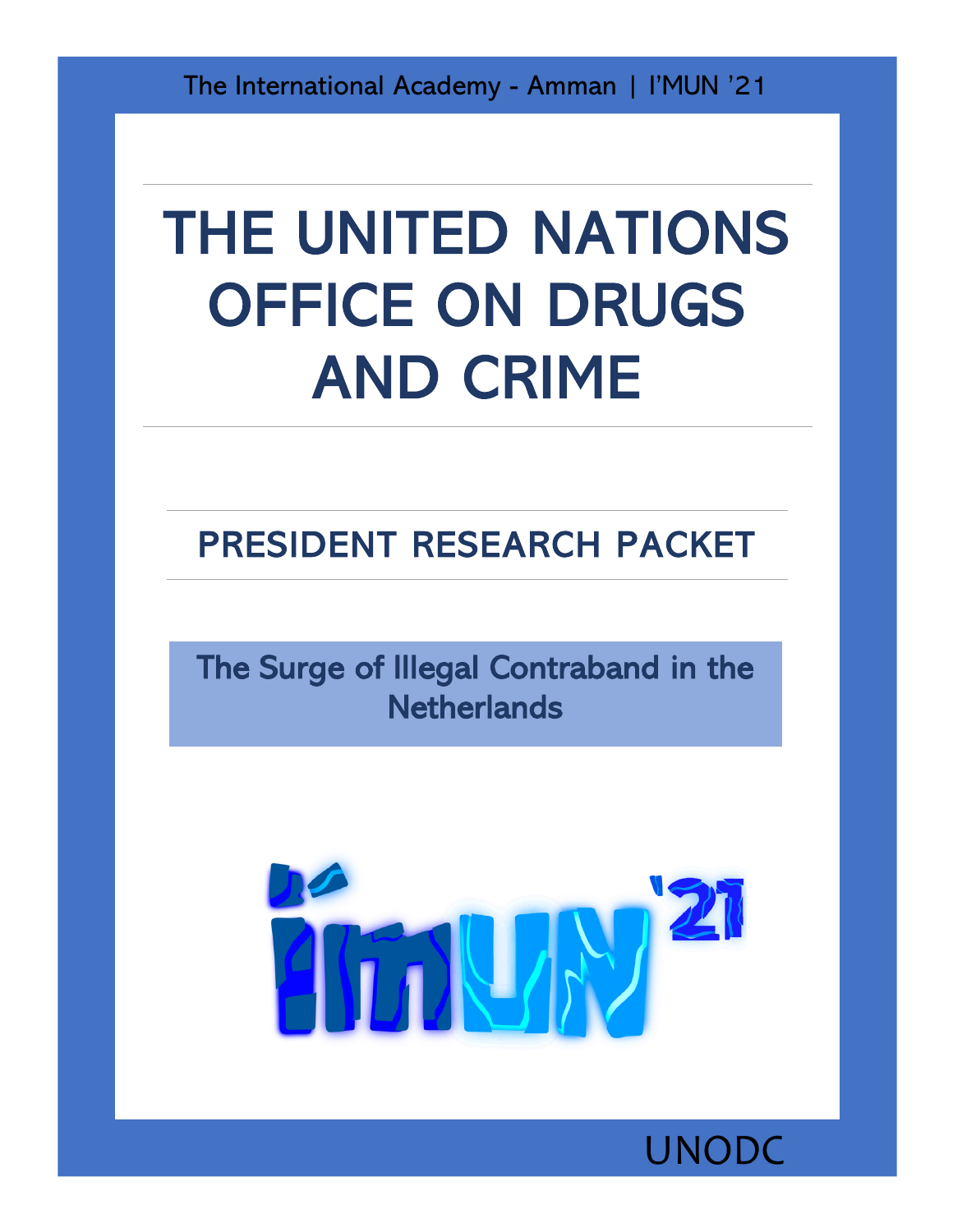#### Introduction

The Netherlands or commonly known as Holland is a sovereign state located in the northern part of the European main continent. The Netherlands is a key member in the European Union where it enjoys cooperation with other European states. Moreover, the Netherlands has its borders open due to the Schengen Agreement of 1985 which helped it ease the travel between member states and trade. This opened the doors for organized drug trade which is becoming a pressing issue that the Netherlands has to deal with. A report commissioned by the mayor of Amsterdam in August described the capital as a "Valhalla for drug criminals". Justice Minister Ferd Grapperhaus warned that the Netherlands wasn't yet a narco-state but was in danger of becoming one.

## Background Information

The Netherlands has been described as a central hub for the global drug market due to its many transit ports and the large number of synthetic drugs being produced in the country. This has caused many issues to arise, and violence to become ubiquitous all throughout the Netherlands. This brutality has reached to extreme levels such as a severed head outside a coffee shop, or the murder of a crown witness's brother, Reduan B. These events have all been shown to be tied to drug related conflicts which raises concern about the future of the Netherlands.

Dutch law is very soft on drug offenders. Possession of a kilo of heroin carries a twenty-year sentence in Greece. In Holland, this is only one year. Drug dealing goes on undisturbed in most parts of the Netherlands. In Amsterdam, a class of couriers, mostly with an immigrant background, delivers packets of cocaine throughout the city without any interference from the authorities. This has resulted in newer generations to drop out of school and pursue a career in drug trafficking due to the high rewards with little to no risk involved. This issue is affecting the Netherlands across all its sectors making it a high priority issue.

In February 2018, a commando armed with an AK-47 stormed a youth center, also in Amsterdam, and killed 17-year-old Mohammed Bouchikhi accidently. At the height of the drug war, many liquidations took place in social clubs frequented by teenagers. In the Netherlands most of these murders have been committed by Moroccan crime groups, dubbed the Mocro Maffia, who started out in the 1970s when first migrant workers smuggled hash from their home country to sell in Holland. To conclude, the issue of illegal contraband in the Netherlands is a pressing matter that needs immediate attention to secure a safer, and brighter future for the upcoming generations and the people of Holland.